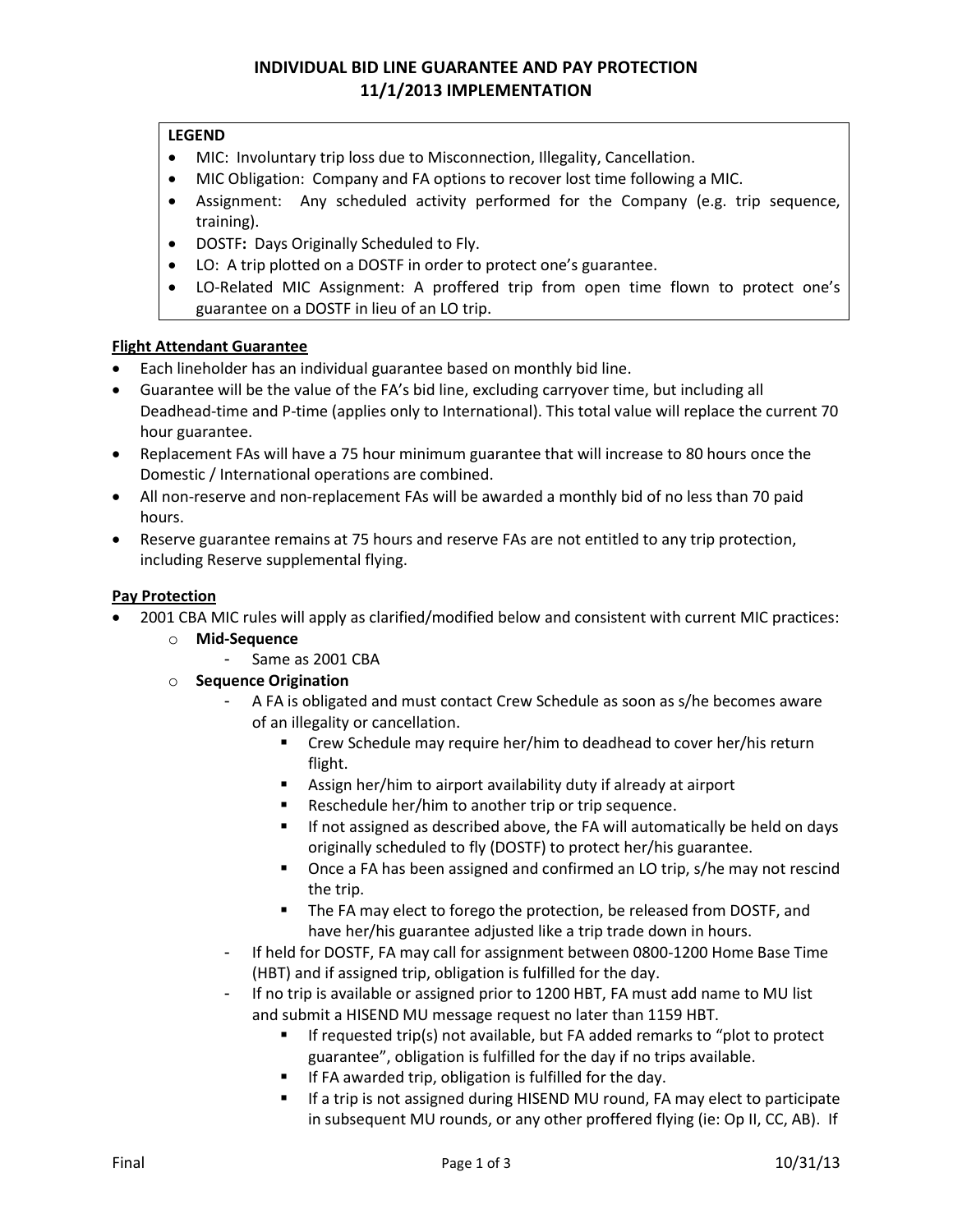# **INDIVIDUAL BID LINE GUARANTEE AND PAY PROTECTION 11/1/2013 IMPLEMENTATION**

FA is awarded a trip comparable in duration to trip lost, obligation will be fulfilled. If not comparable in days, FA remains obligated for remaining DOSTF. If FA declines a proffered trip outside of the HISEND MU Round, s/he will retain the ability to protect their guarantee.

- **If FA bids an insufficient number of trips or does not submit a HISEND MU** ballot, FA is considered to have opted out and guarantee protection is forfeited.
- If illegality or cancellation notification occurs before 1200 HBT, FA may be assigned a trip from open time, or if no trip available, FA may call in between 0800-1200 HBT and, if unassigned must submit a HISEND MU message for the HISEND MU Round, provided there is sufficient time.
- **If illegality or cancellation notification occurs at or after 1200 HBT, FA may** be assigned a trip from open time, or if no trip available, FA is required to call in between 2000-2400 HBT.
- If illegality or cancellations occurs after 2000, FA can be rescheduled at time of notification; otherwise next day obligation is fulfilled.
- If either call in window falls entirely within a FA's current assignment the FA is obligated and must contact Crew Schedule as soon as practical at the conclusion of such assignment.
- If FA is on a DFP or planned absence, the following will apply:
	- FA may choose to call on her/his DFP, but is not obligated to be available.
	- If first party contact is made, FA must then participate in the applicable MIC window.
	- If FA chooses to return the call, FA must participate. If FA is not available but makes contact at the conclusion of her/his DFP, then she/he is subject to a legal MIC assignment at the point of contact that cannot depart prior to her/his originally scheduled departure (for day of). However, Crew Schedule may request FA to report for an earlier deadhead, if possible.
- FA is subjected to multiple assignments, but assignments must originate on a DOSTF and cannot conflict with a duty-free period (DFP), planned absence or assignment. Furthermore, a FA will have no further obligation once her/his PPROJ is at/above her/his applicable guarantee following an assignment. And in no case shall a FA be involuntarily assigned a trip that increases her/his SPROJ beyond the monthly maximum. For example: Crew Schedule will not plot a trip during the HS round that would take the FA's SPROJ beyond the monthly max unless the trip matches the FA's explicit preferences outlined in her/his HISEND MU message.
- If LO assigned trip cancels, FA continues to have obligation based on original trip lost.
- If LO assigned trip or any other LO MIC assignment cancels at sequence origination and FA is assigned to another trip or airport availability, FA shall have fulfilled her/his obligation for the entire period of the original MIC.
- A FA, whose LO-related MIC assignment, is rescheduled mid-sequence shall also fulfill her/his obligation for the entire period of the original MIC.
- HVBL FAs may request a trip by participating in the HISEND MU round of open time.